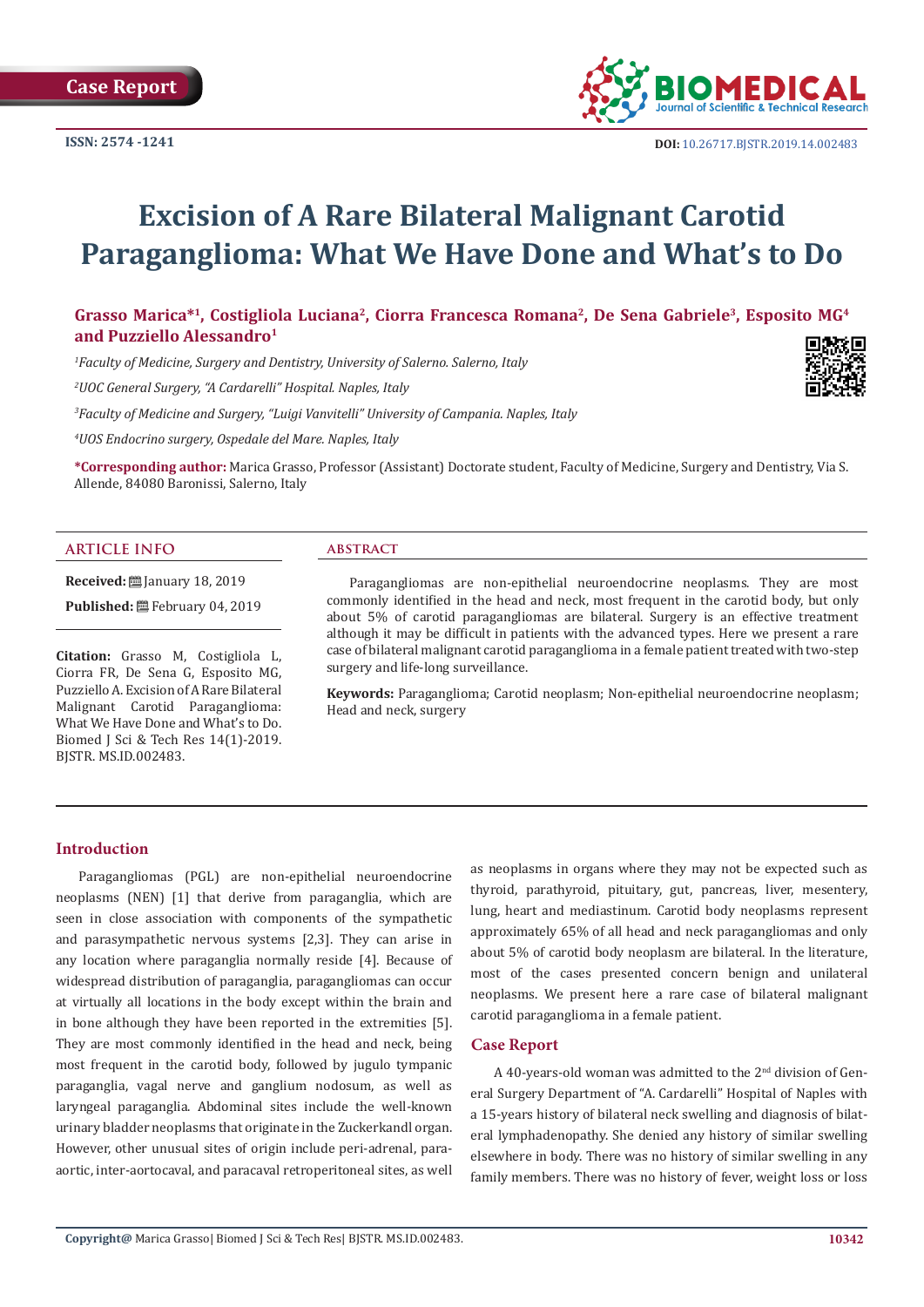of appetite and no other constitutional symptoms were described such as episodes of palpitations or hypertension. Physical examination was negative except for bilateral neck masses with pulsation. The masses were firm with free mobility. Results of cranial nerve examinations were normal and the tests for pheochromocytoma were negative. Several ultrasound examinations had been repeated over the years always highlighting the presence of two irregular solid nodules of soft tissue density, measuring 3.7 cm and 1.7 cm located in the right and left carotid artery bifurcation, respectively. Additionally, RM examination, performed 2 years before the hospitalization, revealed heterogeneous reinforcement in the bilateral carotid sheath area, however the boundary between the masses and right and left carotid arteries was clear.

Due to a significant increase in the size of the mass located in the right carotid, revealed by ultrasound examination (Figure 1), the patient referred to our hospital. The patient underwent surgery for the removal of right-side lesion and was discharged the day after. Although the encapsulated mass was strongly vascularized and adherent to multiple enlarged lymph nodes, it was dissected from the carotid bifurcation, and the common carotid, internal carotid and external carotid arteries remained intact. The resected specimen was a solid, pink, and well circumscribed mass. Histological analysis revealed the rich vasculature and numerous reactive lymph node were found. According to immunohistochemical staining, negative for keratin, positive for chromogranin, synaptophysin and CD56 and sustentacular cells stained positively for S100 protein a diagnosis of right carotid paraganglioma was made. Proliferation index reported was less of 4%. According to immunohistochemical diagnosis patient was submitted to a novel neck ultrasound and angio-RM examinations in order to re-evaluate the left side mass.



**Figure 1.**

The subsequent examinations revealed the left-side lesion had the same characteristics of hypervascularization of the removed one and the presence of numerous reactive lymph nodes, while remaining the same size as the previous controls. The patient underwent surgery for the removal of left-side paraganglioma and was discharged the day after. In this case the mass was strongly vascularized and adherent to multiple enlarged lymph nodes too.

In the same way immunohistochemical staining was negative for keratin, positive for chromogranin, synaptophysin and CD56 and sustentacular cells stained positively for S100 protein with proliferation index around 5%. Two months after the second operation, the patient underwent TC total body scan for follow-up. The result was negative for lymph node and distant metastasis, while on the right carotid the appearance of a new lesion of 7 x 8 x 12 mm has been highlighted. The patient refused surgery for the right-side recurrence considering the post-operative complication risks. At the time of writing this report, the patient is still being followed-up.

#### **Discussion**

The diagnosis of paraganglioma (PGL) can be simple when the lesion is in an expected location and when the patient presents with classical symptoms related to catecholamine excess. However, the diagnosis is often missed when they occur in unusual locations or when there is lack of symptomatology. Imaging often reports the presence of lymphadenopathy in those patients and this can be misdiagnosed on imaging as lymphoma or metastatic carcinoma in lymph nodes. In addition, according to some authors paragangliomas should no longer classified as benign [6], since even without metastatic spread, multifocality or progressive disease they can have significant morbidity and mortality, especially in familial forms, due to the presence of a specific gene mutation [7,8]. More important, so is to document the size, location and mutation status of a lesion in fact awareness of the existence of PGLs in unusual locations and the likelihood of multifocal primary neoplasms in patients with germline genetic predisposition to this disease will reduce errors in diagnosis and provide more accurate data collection to allow progress in the understanding of these neoplasms [9,10]. An ultrasound study is a rapid, convenient and non-invasive exam that may be used to detect the margin, vascularity and invasion of a mass, and any regional lymph node metastasis [11].

Ultrasound is more useful for screening familial cases and follow-up procedures while a Doppler analysis of the mass is useful to evaluate intratumor blood flow and is valuable in differentiating paragangliomas from other solid, non-hyper vascularized masses [12]. Contrast ultrasonography may also aid the evaluation of the blood supply to the neoplasm [13]. Therefore, the ultrasound is a suitable technique for the identification of a Carotid paraganglioma and the possible diagnosis of carotid paraganglioma may be anticipated when a solid mass is detected at the carotid bifurcation, however, is unable to determine whether the mass is benign or malignant. Ultrasound is also limited due to an inability to identify deeply located lesions [12]. Immunohistochemistry plays a key role in confirming the diagnosis. Many pathologists believe that the stains required are chromogranin, synaptophysin and S100; the first two yield cytoplasmic positivity in neoplasm cells whereas the demonstration of S-100-positive sustentacular cells encircling neoplasm nests is highly characteristic of paragangliomas. The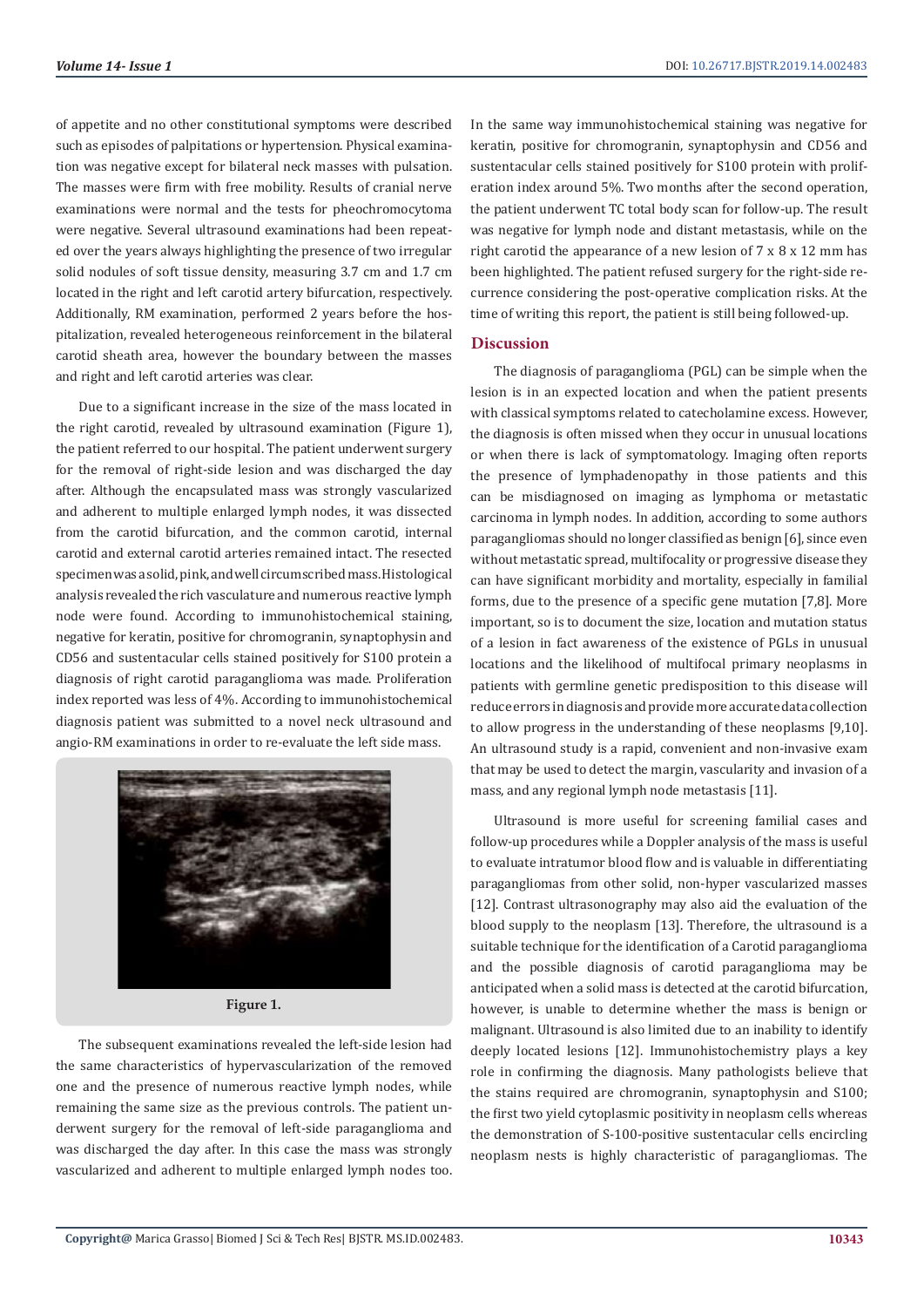fallacy is that any type of NEN can stain for synaptophysin and chromogranin, and S100-positive sustentacular cells occur in neuroendocrine tumors (NET) at many locations.

It is therefore important to identify other biomarkers that allow the distinction from NET. In this regard, the importance of keratins cannot be overemphasized and the identification of a NEN that lacks keratin should prompt consideration of this diagnosis [14]. However, there are no accepted immunohistochemical markers for the distinction between malignant and benign paraganglial neoplasms. It is usually determined to be malignant only in case of recurrence or if metastasis is established in the lymph nodes or distant organs [15,16]. The traditional treatment of paraganglioma is surgery to the primary site and neck dissection to address regional disease. Surgery followed by adjuvant radiation is used less frequently, and chemotherapy is typically reserved for distant disease [17]. Even if surgical resection is the recommended treatment for paraganglioma, with the main goal of excising the neoplasm and preventing local advancement, for patients with bilateral mass, surgery may not be performed all at once to avoid serious complications including cranial nerve dysfunction: approximately 10% of the cases had nerve injury of the hypoglossal, glossopharyngeal, recurrent-laryngeal, or spinal accessory nerves, or involvement of the sympathetic chain [18].

#### **Conclusion**

Surgery is an effective treatment for patients with carotid paragangliomas. Although, it may be difficult in patients with the advanced types, in experienced hands, complication rates are very low [19]. Malignant forms can also be treated successfully if surgery is followed by neck dissection for lymph node metastases or chemotherapy for distant metastases. Although the 5-year overall survival after surgery reported in the literature for malignant paraganglioma ranges from 40% to 95.4% [20], the individual prognosis is unpredictable and thus life-long surveillance is mandatory

#### **References**

- 1. [Rindi G, Klimstra DS, Abedi-Ardekani B, Asa SL, Bosman FT, et al. \(2018\)](https://www.ncbi.nlm.nih.gov/pubmed/30140036)  [A common classification framework for neuroendocrine neoplasms: An](https://www.ncbi.nlm.nih.gov/pubmed/30140036)  [international Agency for Research on Cancer \(IARC\) and World Health](https://www.ncbi.nlm.nih.gov/pubmed/30140036)  [Organization \(WHO\) expert consensus proposal. Mod Pathol 31\(12\):](https://www.ncbi.nlm.nih.gov/pubmed/30140036)  [1770-1786.](https://www.ncbi.nlm.nih.gov/pubmed/30140036)
- 2. [Oudijk L, de Krijger RR, Pacak K, Tischler AS \(2016\) Adrenal medulla](https://www.cambridge.org/core/books/endocrine-pathology/adrenal-medulla-and-extraadrenal-paraganglia/A6CA8D651DEBEFE857FD5D785BF96640)  [and extra-adrenal paraganglia. In Endocrine Pathology; Mete O, Asa SL](https://www.cambridge.org/core/books/endocrine-pathology/adrenal-medulla-and-extraadrenal-paraganglia/A6CA8D651DEBEFE857FD5D785BF96640)  [\(Eds.\), Cambridge University Press: Cambridge, UK, pp. 628-676.](https://www.cambridge.org/core/books/endocrine-pathology/adrenal-medulla-and-extraadrenal-paraganglia/A6CA8D651DEBEFE857FD5D785BF96640)
- 3. [Hayashi T, Mete O \(2014\) Head and neck paragangliomas: What does the](https://www.sciencedirect.com/science/article/pii/S1756231714001066)  [pathologist need to know? Diagn Histopathol 20\(8\): 316-325.](https://www.sciencedirect.com/science/article/pii/S1756231714001066)
- 4. Tischler AS, Asa SL (2018) Paraganglia. In: Histology for Pathologists; Mills SE Ed; Wolters Kluwer: Philadelphia, PA, USA.
- 5. [Chow LTC, Chan MHM, Wong SKC \(2018\) Functional Ulnar Nerve](https://www.ncbi.nlm.nih.gov/pubmed/28697655) [Paraganglioma: First Documented Occurrence in the Extremity with](https://www.ncbi.nlm.nih.gov/pubmed/28697655) [Hitherto Undescribed Associated Extensive Glomus Cell Hyperplasia](https://www.ncbi.nlm.nih.gov/pubmed/28697655) [and Tumorlet Formation. Int J Surg Pathol 26\(1\): 64-72.](https://www.ncbi.nlm.nih.gov/pubmed/28697655)
- 6. Kimura N, Capella C, De Lellis RA (2017) Extra-adrenal paragangliomas. In WHO Classification of Tumours of Endocrine Organs, (4<sup>th</sup> edn), Lloyd RV, Osamura RY, Kloeppel G, Rosai J (Eds.), International Agency for Researchon Cancer: Lyon, France 10: 190-195.
- 7. [Young AL, Baysal BE, Deb A, Young WF Jr \(2002\) Familial malignant](https://www.ncbi.nlm.nih.gov/pubmed/12213855) [catecholamine-secreting paraganglioma with prolonged survival](https://www.ncbi.nlm.nih.gov/pubmed/12213855) [associated with mutation in the succinate dehydrogenase B gene. J Clin](https://www.ncbi.nlm.nih.gov/pubmed/12213855) [Endocrinol Metab 87\(9\): 4101-4105.](https://www.ncbi.nlm.nih.gov/pubmed/12213855)
- 8. [Hammer S, Jansen JC, van der Kleij-Corssmit EP, Hes FJ, Kruit MC \(2012\)](https://www.ncbi.nlm.nih.gov/pmc/articles/PMC3500722/) [Case of spontaneous regression of carotid body tumor in a SDHD](https://www.ncbi.nlm.nih.gov/pmc/articles/PMC3500722/) [mutant: A discussion on potential mechanisms based on a review of the](https://www.ncbi.nlm.nih.gov/pmc/articles/PMC3500722/) [literature. World J Surg Oncol 10: 218.](https://www.ncbi.nlm.nih.gov/pmc/articles/PMC3500722/)
- 9. [Assadipour Y, Sadowski SM, Alimchandani M, Quezado M, Steinberg SM,](https://www.ncbi.nlm.nih.gov/pubmed/27839933) [et al. \(2017\) SDHB mutation status and tumor size but not tumor grade](https://www.ncbi.nlm.nih.gov/pubmed/27839933) [are important predictors of clinical outcome in pheochromocytoma and](https://www.ncbi.nlm.nih.gov/pubmed/27839933) [abdominal paraganglioma. Surgery 161: 230-239.](https://www.ncbi.nlm.nih.gov/pubmed/27839933)
- 10. [Ayala-Ramirez M, Feng L, Johnson MM, Ejaz S, Habra MA, et al. \(2011\)](https://www.ncbi.nlm.nih.gov/pubmed/21190975) [Clinical risk factors for malignancy and overall survival in patients](https://www.ncbi.nlm.nih.gov/pubmed/21190975) [with pheochromocytomas and sympathetic paragangliomas: Primary](https://www.ncbi.nlm.nih.gov/pubmed/21190975) [tumor size and primary tumor location as prognostic indicators. J Clin](https://www.ncbi.nlm.nih.gov/pubmed/21190975) [Endocrinol Metab 96: 717-725.](https://www.ncbi.nlm.nih.gov/pubmed/21190975)
- 11. [Grasso M, Puzziello A, De Palma M \(2019\) Preoperative ultrasound](https://www.ncbi.nlm.nih.gov/pubmed/30604043) [evaluation of laterocervical lymph nodes: timing and experience modify](https://www.ncbi.nlm.nih.gov/pubmed/30604043) [the treatment of patients with differentiated thyroid cancer.](https://www.ncbi.nlm.nih.gov/pubmed/30604043)
- 12. [Pacheco-Ojeda L \(2001\) Malignant carotid body tumors: report of three](https://journals.sagepub.com/doi/10.1177/000348940111000107) [cases. The Annals of otology, rhinology, and laryngology. 110: 36-40.](https://journals.sagepub.com/doi/10.1177/000348940111000107)
- 13. [Arslan H, Unal O, Kutluhan A, Sakarya ME \(2000\) Power Doppler](https://www.ncbi.nlm.nih.gov/pubmed/10841056) [scanning in the diagnosis of carotid body tumors. J Ultrasound Med 19:](https://www.ncbi.nlm.nih.gov/pubmed/10841056) [367-370.](https://www.ncbi.nlm.nih.gov/pubmed/10841056)
- 14. [Singh S, Asa SL, Dey C, Kennecke H, Laidley D, et al. \(2016\) Diagnosis and](https://www.ncbi.nlm.nih.gov/pubmed/27236421) [management of gastrointestinal neuroendocrine tumors: An evidence](https://www.ncbi.nlm.nih.gov/pubmed/27236421)[based Canadian consensus. Cancer Treat. Rev 47: 32-45.](https://www.ncbi.nlm.nih.gov/pubmed/27236421)
- 15. [Torrealba JI, Valdes F, Kramer AH, Mertens R, Bergoeing M, et al. \(2016\)](https://www.ncbi.nlm.nih.gov/pubmed/27179981) [Management of Carotid Bifurcation Tumors: 30-Year Experience. Annals](https://www.ncbi.nlm.nih.gov/pubmed/27179981) [of vascular surgery 34: 200-205.](https://www.ncbi.nlm.nih.gov/pubmed/27179981)
- 16. [Moskovic DJ, Smolarz JR, Stanley D, Jimenez C, Williams MD, et al. \(2010\)](https://www.ncbi.nlm.nih.gov/pubmed/20863367) [Malignant head and neck paragangliomas: is there an optimal treatment](https://www.ncbi.nlm.nih.gov/pubmed/20863367) [strategy? Head Neck Oncol 2: 23.](https://www.ncbi.nlm.nih.gov/pubmed/20863367)
- 17. [Hinerman RW, Amdur RJ, Morris CG, Kirwan J, Mendenhall WM \(2008\)](https://www.ncbi.nlm.nih.gov/pubmed/18704974) [Definitive radiotherapy in the management of paragangliomas arising](https://www.ncbi.nlm.nih.gov/pubmed/18704974) [in the head and neck: a 35-year experience. Head Neck 30: 1431-1438.](https://www.ncbi.nlm.nih.gov/pubmed/18704974)
- 18. [Bastounis E, Maltezos C, Pikoulis E, Leppaniemi AK, Klonaris C, et al.](https://www.ncbi.nlm.nih.gov/pubmed/10231651) [\(1999\) Surgical treatment of carotid body tumours. The European](https://www.ncbi.nlm.nih.gov/pubmed/10231651) [journal of surgery = Acta chirurgica 165: 198-202.](https://www.ncbi.nlm.nih.gov/pubmed/10231651)
- 19. [Conzo G, Avenia N, Ansaldo G, Calò P, De Palma M, et al. \(2017\) Surgical](https://www.ncbi.nlm.nih.gov/pubmed/27075721) [treatment of thyroid follicular neoplasms: results of a retrospective](https://www.ncbi.nlm.nih.gov/pubmed/27075721) [analysis of a large clinical series. Endocrine 55\(2\): 530-538.](https://www.ncbi.nlm.nih.gov/pubmed/27075721)
- 20. [Sethi RV, Sethi RK, Herr MW, Deschler DG \(2013\) Malignant head and](https://www.ncbi.nlm.nih.gov/pubmed/23642313) [neck paragangliomas: treatment efficacy and prognostic indicators. Am](https://www.ncbi.nlm.nih.gov/pubmed/23642313) [J of otolaryng 34: 431-438.](https://www.ncbi.nlm.nih.gov/pubmed/23642313)